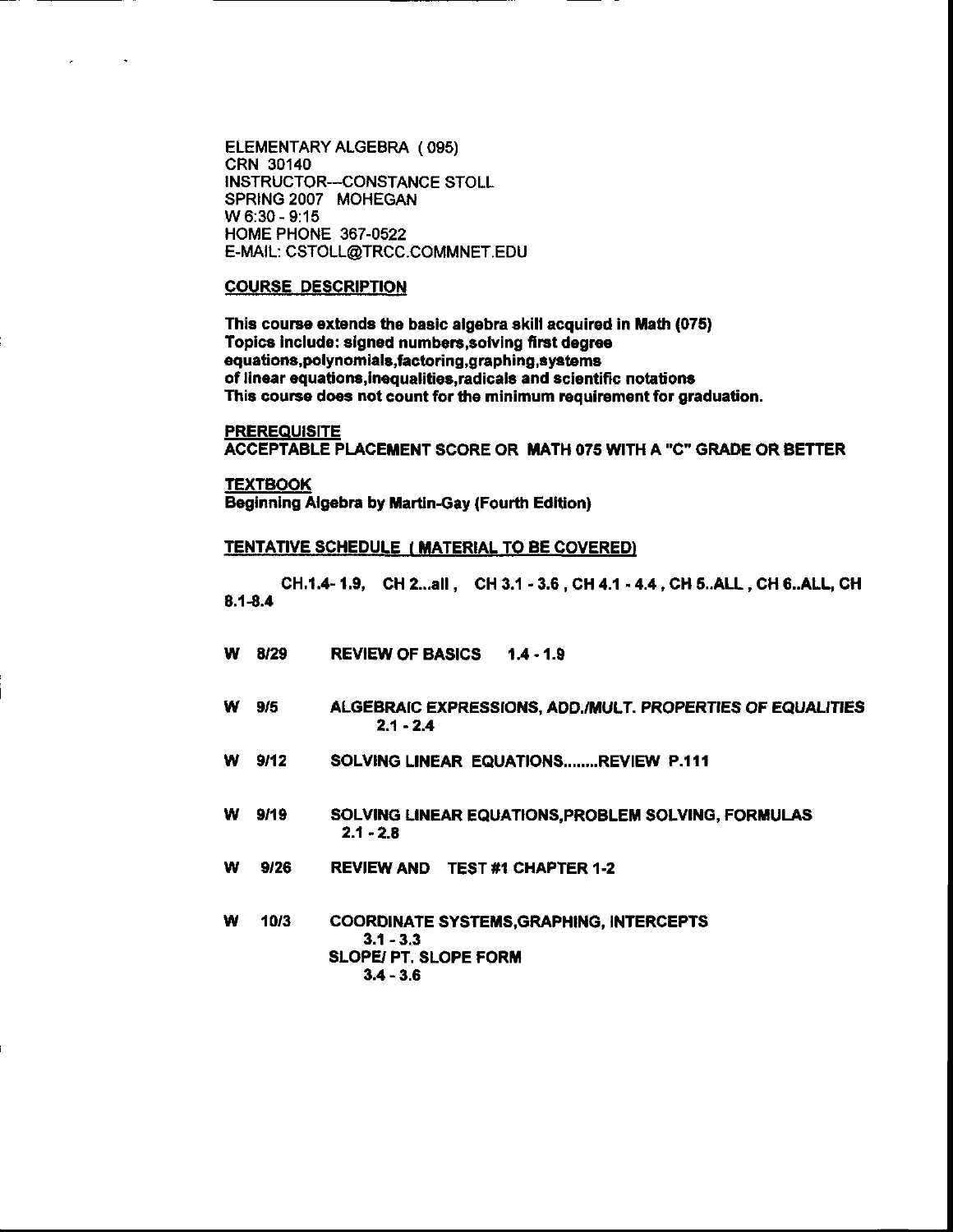| <b>W</b>                       | 10/24<br>POLYNOMIALS) | (ADD/SUBT/MULT OF<br>EXPONENTS, POLYNOMIA LS                                                                                |
|--------------------------------|-----------------------|-----------------------------------------------------------------------------------------------------------------------------|
|                                |                       | 5.1, 5.2, 5.3                                                                                                               |
| W.<br>10/31<br><b>NOTATION</b> |                       | SPECIAL PRODUCTS, NEGATIVE EXPONENTS, SCIENTIFIC                                                                            |
|                                |                       | $5.4$ $5.5$                                                                                                                 |
| W                              | 11/7                  | <b>DIVISION OF POLYNOMIALS</b><br>5.6                                                                                       |
| W                              | 11/14                 | <b>REVIEW OF CHAPTER 5</b>                                                                                                  |
| W                              | 11/21                 | <b>TEST CHAPTER CHAPTER 5</b>                                                                                               |
| W                              | 11/28                 | <b>FACTORING</b><br>GCF, FACTORING BY GROUPING<br><b>FACTORING TRINOMIAL IN STANDARD FORM</b><br><b>FACTORING BINOMIALS</b> |
| W                              | 12/5                  | RADICALS CH8 8.1 - 8.4<br>SIMPLIFYING RADICALS, ADD/ SUB/ DIV/ MULT OF                                                      |
| <b>RADICALS</b>                |                       |                                                                                                                             |
| W                              | 12/12                 | <b>REVIEW ALL CHAPTERS TEST ON CHAPTER 8</b>                                                                                |
| W                              | 12/19                 | <b>FINAL</b>                                                                                                                |

 $\label{eq:1} \mathbf{v}^{(1)} = \mathbf{v}^{(1)} + \mathbf{v}^{(2)} + \mathbf{v}^{(3)} + \mathbf{v}^{(4)} + \mathbf{v}^{(5)}$ 

 $\mathcal{L}(\mathcal{A})$  and  $\mathcal{L}(\mathcal{A})$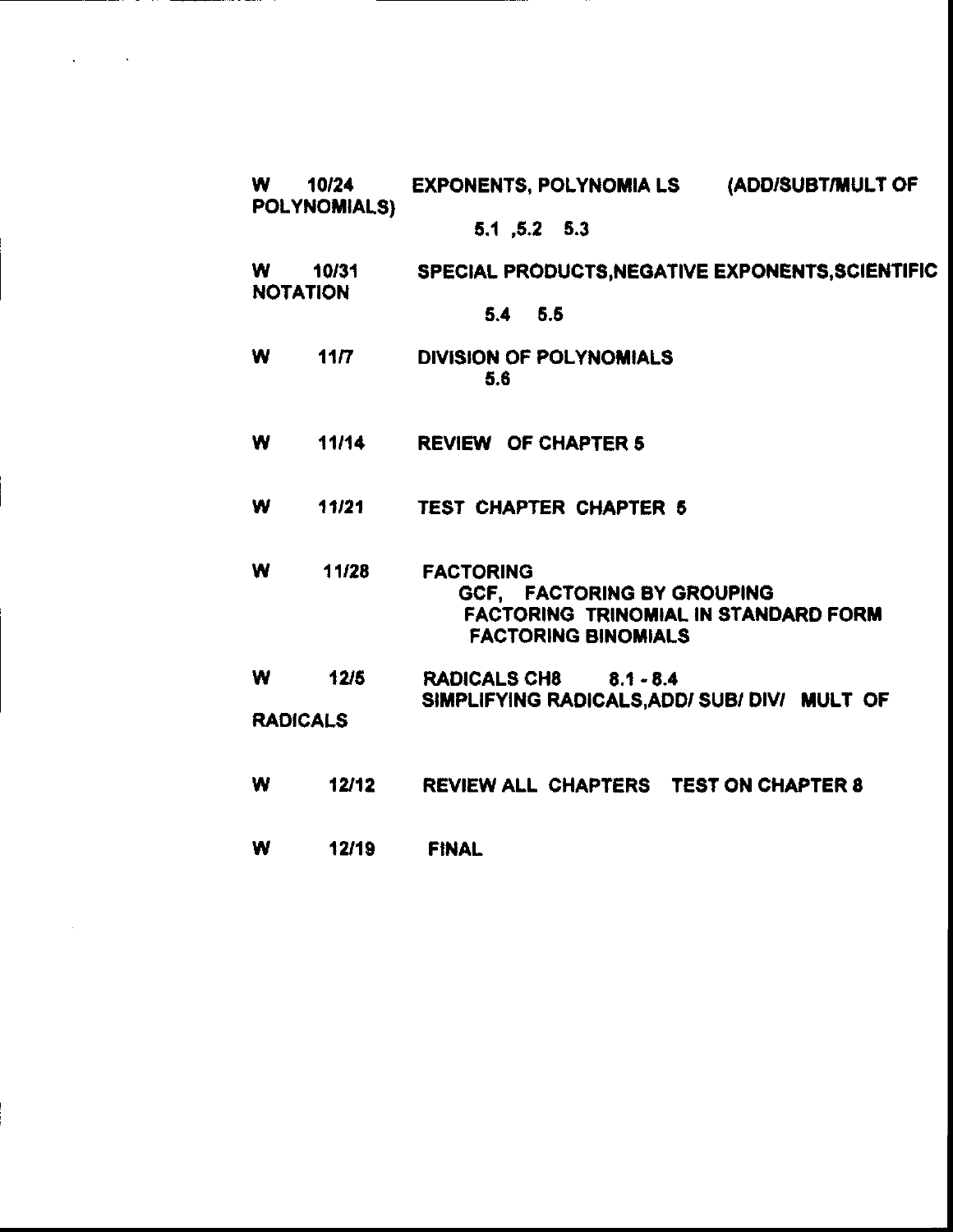# **ATTENDANCE/ HOMEWORK/ REQUIREMENTS**

For your success in the course, it requires that you attend all classes. More than 3 absences will jeopardize your sucess.

homework will be assigned for the material covered for each class.All homework assignments must be complete.

A math notebook is required. It is necessary for notes and some homework assignments. Calculators are allowed in class but not from a cell phone. All cell phones must be turned off during class.

# **EVALUATION / MAKE-UPS**

 $\mathcal{A}$ 

 $\bullet$ 

Tests will be announced. Unannounced quizzes may be given at the discretion of the instructor.

Make-up tests will be arranged with the instructor.

| <b>CLASS AVERAGE</b> | <b>FINAL GRADE</b> |  |
|----------------------|--------------------|--|
| $90 - 100$           | $A - I$ $A$        |  |
| $80 - 89$            | $B - / B +$        |  |
| $70 - 79$            | $C-I$ $C+$         |  |
| $60 - 69$            | $D - I +$          |  |
| Below 60             | F                  |  |

# **College Withdrawal Policy**

Students may withdraw in writing at the Registrar's Office, for any reason until the end of the of the 10th week

from 11th through the 13th wee, a student may withdraw with the signature of the instructor or advisor

### **Statement on Disabilities**

If you are a student with a disability and believe you will need accommodations for this class, it is your responsibility to contact the Disabilities Counseling **Service at 383-5240** 

### **Class cancellation**